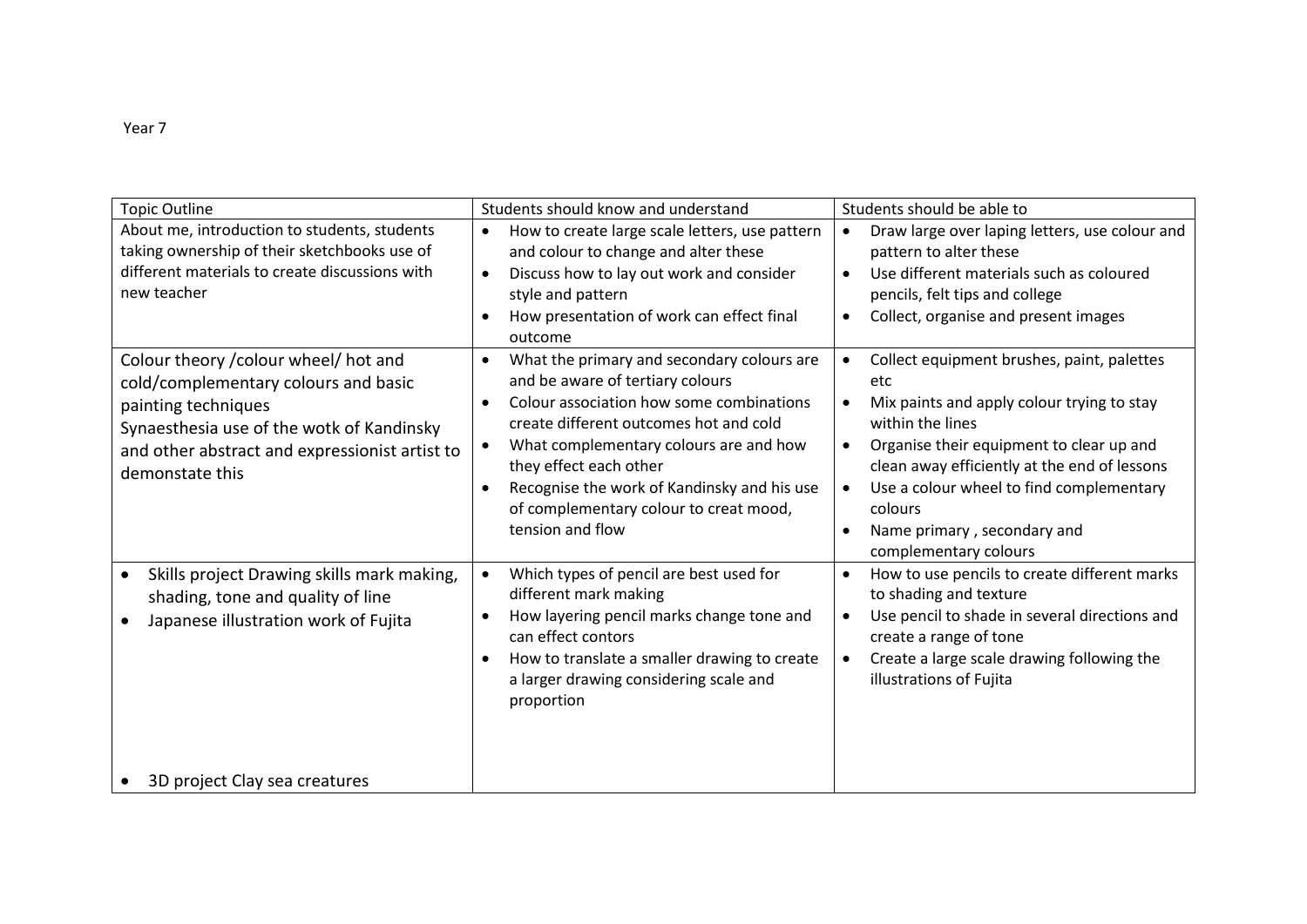| using clay to create imaginative fish/sea<br>creaures                                                                                                                                                                                    | How to use clay to cteate a thumb pot and<br>$\bullet$<br>using slip to join and form a clay body<br>The more clay is worked to dryer it gets and<br>$\bullet$<br>more difficult to work<br>Clay creatures need to dry out before being<br>fired in kilns<br>The firing process can take over a day and<br>$\bullet$<br>reach 1000c<br>That the dip glazes can change colour during<br>$\bullet$<br>second firing and use of different thicknesses<br>of glaze will change the appearance of the<br>creature | Roll and slap clay into a ball, join together to<br>$\bullet$<br>form a body<br>Using slip how to apply additional shapes to<br>$\bullet$<br>body to create fins, legs, shells, claws etc<br>How to use clay tools to make markes and<br>texture<br>How to use equipment safely, not to create<br>clay dust and how to clean and clear away<br>equipment<br>How to apply dip glaze          |
|------------------------------------------------------------------------------------------------------------------------------------------------------------------------------------------------------------------------------------------|--------------------------------------------------------------------------------------------------------------------------------------------------------------------------------------------------------------------------------------------------------------------------------------------------------------------------------------------------------------------------------------------------------------------------------------------------------------------------------------------------------------|---------------------------------------------------------------------------------------------------------------------------------------------------------------------------------------------------------------------------------------------------------------------------------------------------------------------------------------------------------------------------------------------|
| Cultural project- aboriginal art of<br>Austrailia<br>Introduction to work of other cultures<br>and perspectives. Use of Dreamtime<br>stories to generate images, visual maps<br>and the religious significance of art in all<br>cultures | How visual maps were created traditionally<br>$\bullet$<br>as religious, hunting guides and signals to<br>other Aboriginal Australians<br>That images do not have an up or down right<br>$\bullet$<br>or wrong way to be seen<br>Part of a visual and oral tradtion that has<br>$\bullet$<br>lasted thousands of years<br>How to layer paint and use non tradional<br>$\bullet$<br>western mark making tools                                                                                                 | Create use aboriginal symbols and<br>traditional colours to create a painting in<br>reponse<br>Create a ground colour to work over, build<br>layers of colour and use mark makers to<br>creats dot designs<br>How to stylise an image to create a<br>$\bullet$<br>representation on an animals<br>Explain some of the basic shapes used in<br>$\bullet$<br>painting and what they symbolise |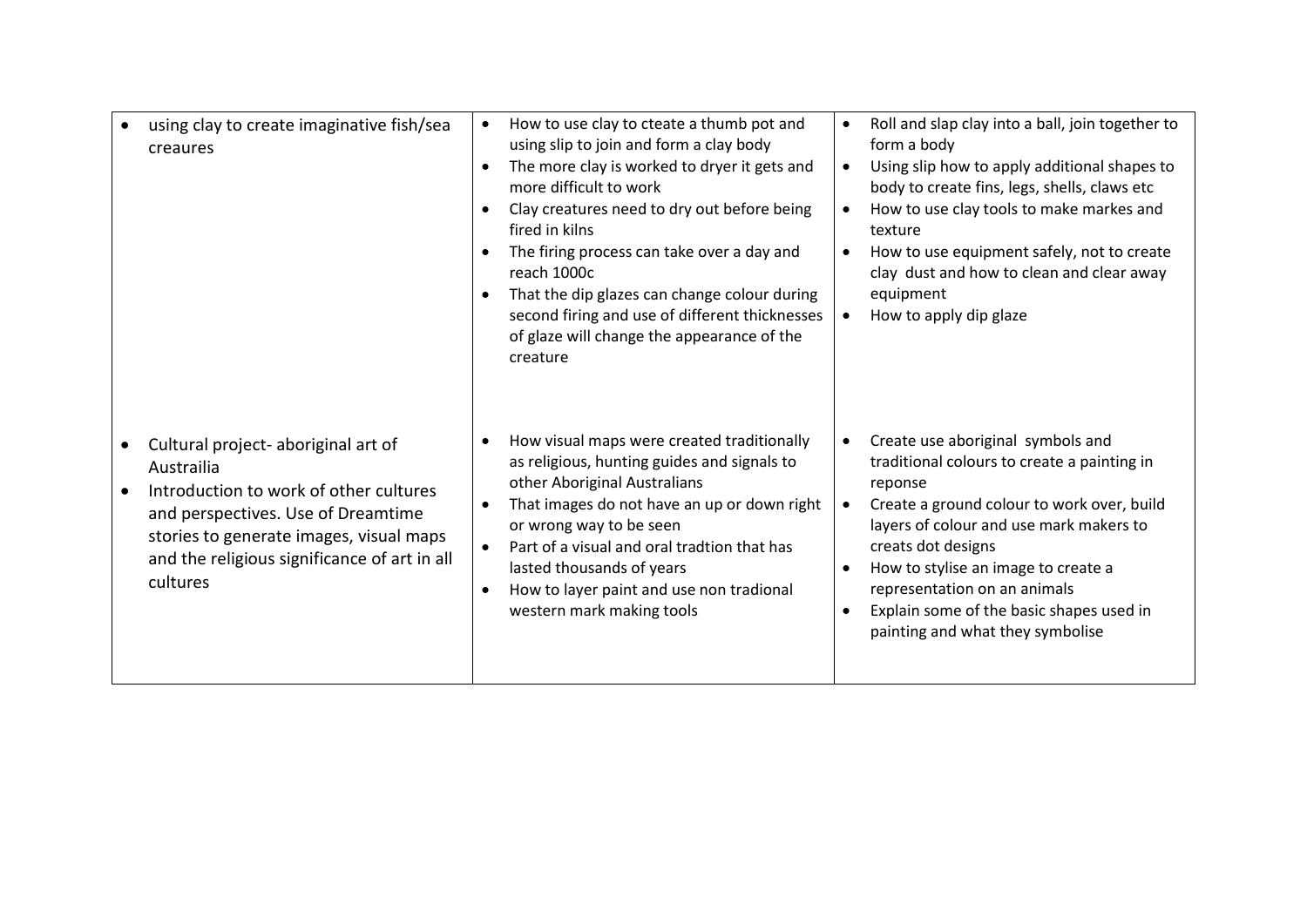| <b>Topic Outline</b>                               | Students should know and understand                                                                                   | Students should be able to                                                                                                                                                                                                                                                                                     |
|----------------------------------------------------|-----------------------------------------------------------------------------------------------------------------------|----------------------------------------------------------------------------------------------------------------------------------------------------------------------------------------------------------------------------------------------------------------------------------------------------------------|
| Drawing/Negative Space                             | Explain and show what is negative space,<br>$\bullet$<br>understand its relationship in the image.                    | Arrange objects, identify space in between<br>and highlight an extend this space.                                                                                                                                                                                                                              |
| Perspective 1.                                     | What a vanishing point is, understand a<br>horizon line and appreciate shapes look<br>different from above and below. | Draw a series of 3D shapes using a vanishing<br>point. Draw a landscape containing<br>objects/buildings understanding the use of<br>the vanishing point.                                                                                                                                                       |
| Perspective 2.                                     | Understand the use of two vanishing points.                                                                           | Draw a street scene appreciating how the<br>vanishing point changes from the foreground<br>to the distance.                                                                                                                                                                                                    |
| 3D Project                                         | How to manipulate the clay to create a 3D<br>$\bullet$<br>character/gnome. Using thumb pots and slab<br>techniques.   | Design a character gnome using imagination<br>to bring in personality. Should be able to<br>manipulate the clay to form three thumb<br>pots, should be able to use slip and cross<br>hatch technique to join clay together and be<br>able to use paint effectively to bring out the<br>character of the gnome. |
| Art History:<br>Rousseau/Cezanne/Munch/African Art | Research into the life and work of the artist.<br>$\bullet$<br>How to compose an image similar to the<br>artists.     | Know and understand how to use<br>watercolours to add colour and to remove<br>any spills, drops, runs etc. Layer colour to<br>create depth of tone.                                                                                                                                                            |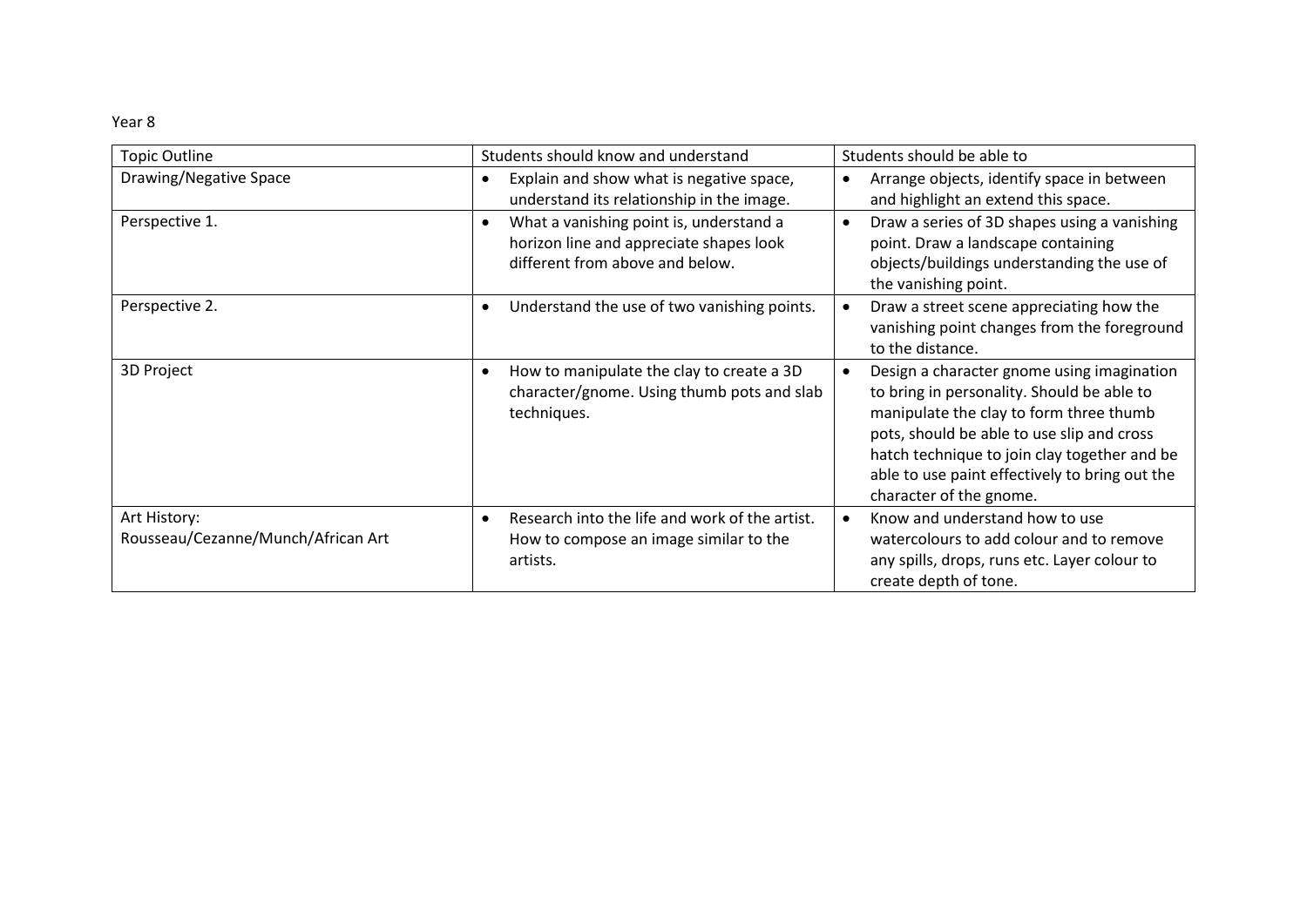| <b>Topic Outline</b>                                                                                      | Students should know and understand                                                                                                                                                                                                                                                                                                                             | Students should be able to                                                                                                                                                                                                                     |
|-----------------------------------------------------------------------------------------------------------|-----------------------------------------------------------------------------------------------------------------------------------------------------------------------------------------------------------------------------------------------------------------------------------------------------------------------------------------------------------------|------------------------------------------------------------------------------------------------------------------------------------------------------------------------------------------------------------------------------------------------|
| Art History<br>Op Art/Pop Art/Street Art<br>Victor<br>Vasarely/Riley/Lichtenstein/Warhol/Banksy/<br>Robbo | The work of the artists. Understand the<br>context of the art and the time and place it<br>was created. Location of the work and how<br>this affects it's meaning, scale and size of the<br>work and its effect on perspective.                                                                                                                                 | Create a pastiche/copy of the artist work<br>bringing in their own ideas and use of colour.<br>Layer paint to create depth, write about the<br>artist expressing their opinion and why they<br>believe the work to be so.                      |
| 3D Project<br>Cylinder pots and clay animal heads                                                         | Use of slab clay technique to create cylinder<br>$\bullet$<br>style pots in the style of Japanese/and<br>African clay work.<br>The use of thumb pots to create a stylised<br>animal head creating texture and pattern<br>within the shape.<br>That the head requires holes within it to<br>allow the air to escape to prevent it from<br>exploding in the kiln. | Roll out clay to create a cylinder, form a base<br>to the pot and create as a style.<br>Form an egg shape with clay, create a nose<br>shape and form a face structure, use clay<br>tools to product texture of fur, feathers,<br>scales etc.   |
| <b>Skills Project/Face Drawing</b>                                                                        | How to use pencil to create shade, mark and<br>$\bullet$<br>texture, the types of pencil to use from HB<br>through to 6B pencil to create texture, scale<br>their drawing either smaller or larger.                                                                                                                                                             | Use a pencil effectively to create shade, tone<br>and texture, scale their drawing, be aware of<br>negative space.<br>Understand and be able to look at expression<br>within the face/size of eye pupil and shape of<br>eye to create emotion. |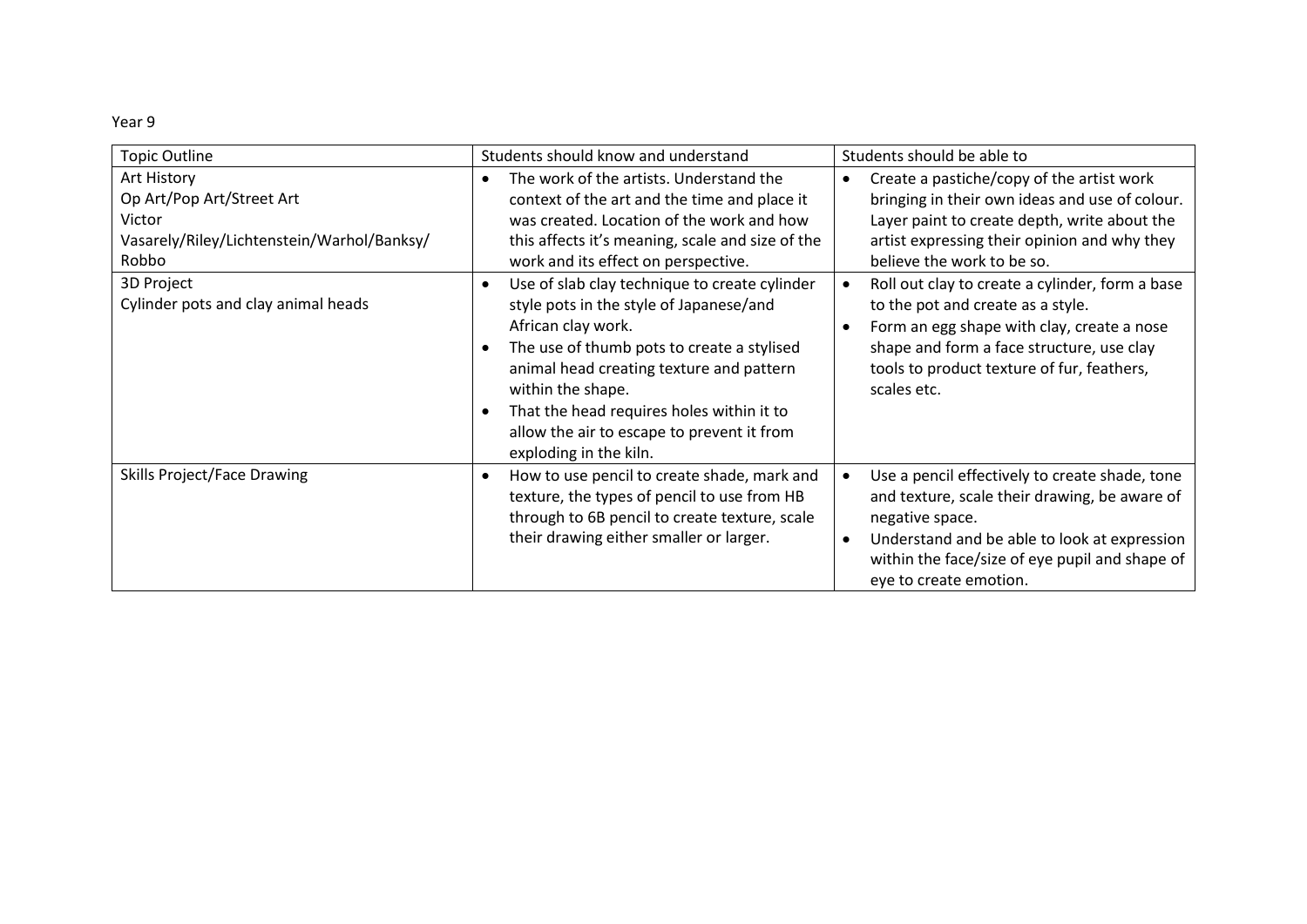| <b>Topic Outline</b>               | Students should know and understand                                                                                                                                    | Students should be able to                                                                                                                                                                                                                                                                                                                                                               |
|------------------------------------|------------------------------------------------------------------------------------------------------------------------------------------------------------------------|------------------------------------------------------------------------------------------------------------------------------------------------------------------------------------------------------------------------------------------------------------------------------------------------------------------------------------------------------------------------------------------|
| Ernst Haekel - drawing             | Research and understand the work and life<br>of the artist, appreciate that scientific<br>drawing can also be used in an artistic<br>manner.                           | Translate the drawings onto paper and to<br>create a series of images in the style of the<br>artist, combine the use of drawing and ink<br>work to create a dramatic effect.                                                                                                                                                                                                             |
| Nunzio Paci                        | Understand the work and the life of the artist<br>$\bullet$<br>bringing together an atomically and natural<br>form.                                                    | Translate drawings onto paper to create a<br>series of images in the style of the artist<br>combining collage work, ink, drawing and<br>layering.<br>Create a collage inspired by the artist using<br>aspects of their own thoughts to explode<br>from within the body shape.                                                                                                            |
| 3D                                 | How to create a human shape head with<br>$\bullet$<br>expression in clay.<br>Create a slab pot using natural form as found<br>$\bullet$<br>in the work of Nunzio Paci. | Manipulate the clay to form a face style<br>$\bullet$<br>shape creating expression, incorporating the<br>work of Ernst Haekel and Nunzio Paci to<br>create an explosive addition to the face.<br>Manipulate the clay to roll a slab pot using<br>slip and join techniques to build the natural<br>form, shapes and textures onto the slap pot<br>in response to the work of the artists. |
| <b>Drawing Project/Portraiture</b> | How to draw a face that contains expression,<br>$\bullet$<br>texture and shading at large scale translating<br>the work of T S Abe.                                    | Use a pencil effectively to create shade and<br>tone to produce an expressive face that<br>incorporates the work of Haekel, Paci and<br>Abe.                                                                                                                                                                                                                                             |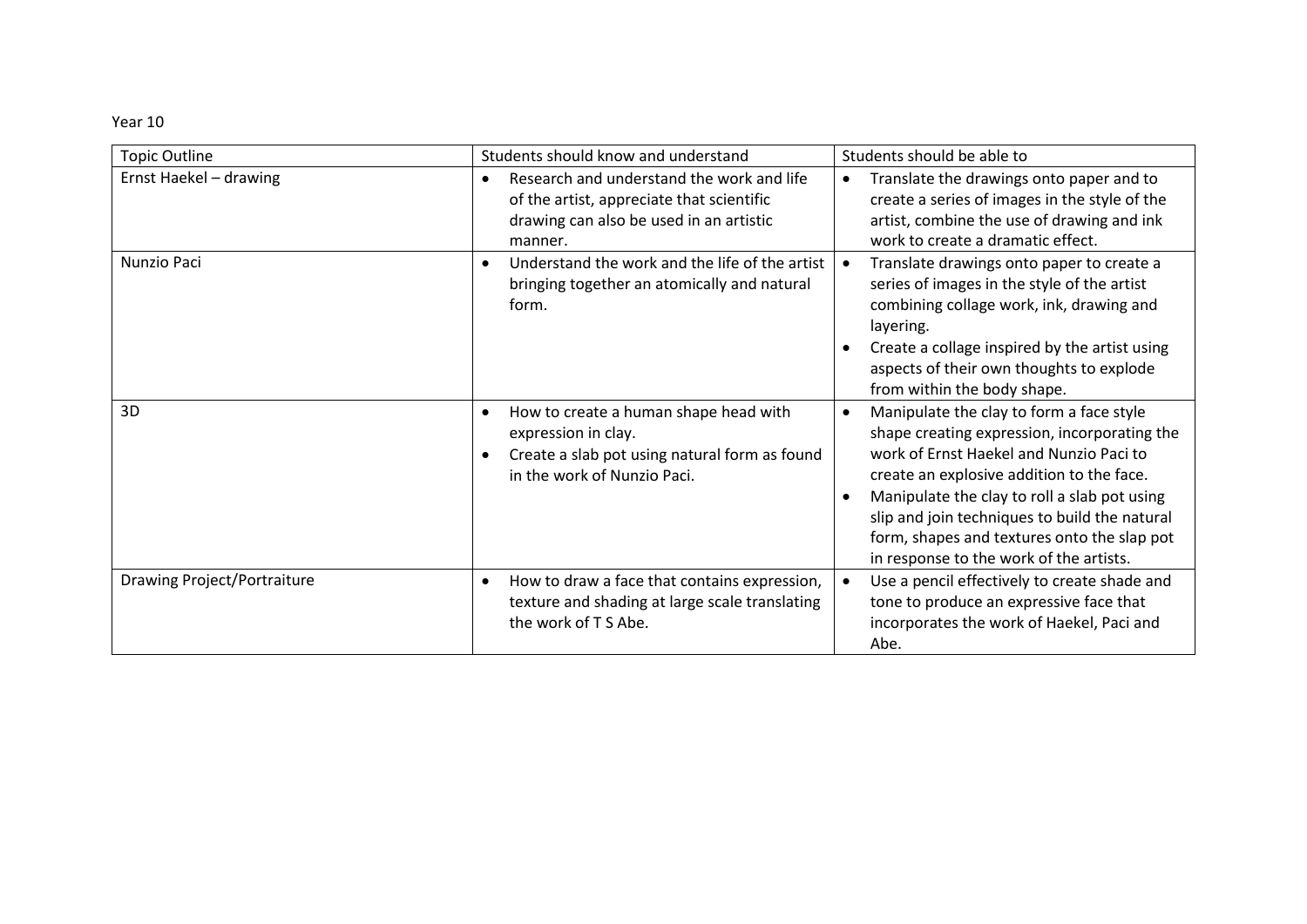| <b>Topic Outline</b>                                                                             | Students should know and understand                                                                                                  | Students should be able to                                                                                                                                                                                    |
|--------------------------------------------------------------------------------------------------|--------------------------------------------------------------------------------------------------------------------------------------|---------------------------------------------------------------------------------------------------------------------------------------------------------------------------------------------------------------|
| Continuation of Year 10 work building towards<br>large final outcome as part of GCSE coursework. | How to translate work created in Year 10 to<br>produce a large final outcome in 2D and 3D.                                           | Use pencil, paint, clay, collage effectively in<br>their work to demonstrate their<br>understanding as a final outcome of their<br>GCSE.                                                                      |
| GCSE examination work starting January $1st$ to be<br>completed end of April                     | How to select their topic from the exam<br>paper given to them in January, understand<br>the four AO outcomes required for the exam. | Research artists, use drawing effectively,<br>review and refine their work and plan their<br>large ten-hour examination piece, create a<br>preliminary examination piece and complete<br>their ten-hour exam. |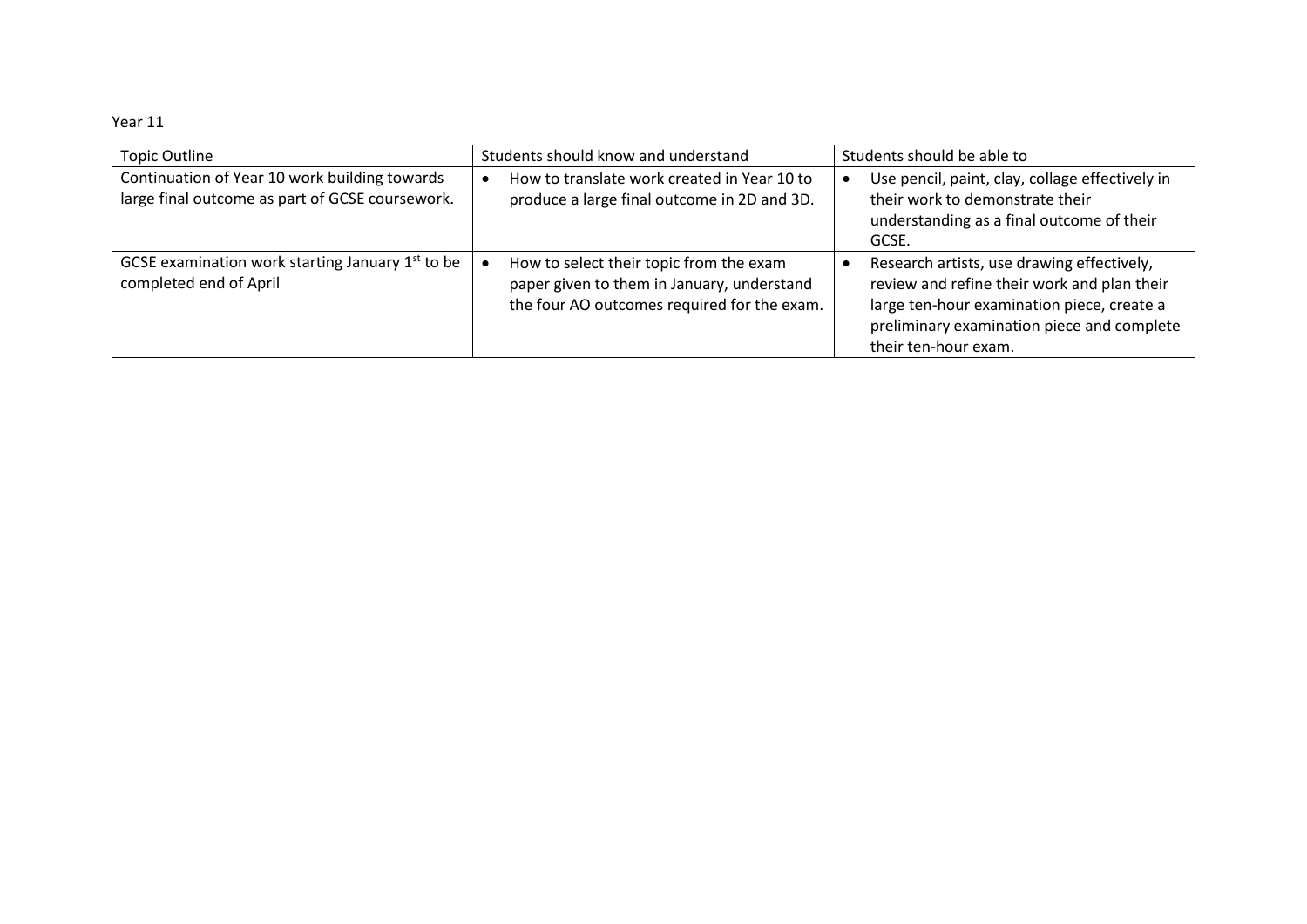| <b>Topic Outline</b>                            | Students should know and understand            | Students should be able to                    |
|-------------------------------------------------|------------------------------------------------|-----------------------------------------------|
| September to December - Skills based project;   | How to create work where they take risks,      | Identify new techniques they have learnt and  |
| drawing, painting, monoprints, collage, artists | learn from their mistakes and explore new      | wish to use in their artwork and those        |
| introduction                                    | techniques.                                    | techniques that they will not move forward    |
|                                                 | They should know how to create grounds in      | with.                                         |
|                                                 | painting, layer acrylic paint, create texture, | Create work in response to researching        |
|                                                 | looking at the work of expressive artists such | artists' lives and work, form opinions about  |
|                                                 | as Kurt Jackson, Barbara Rae, Maggie           | the artists' work and explain why they hold   |
|                                                 | Hamblyn and Francis Bacon.                     | those opinions in a clear and concise way.    |
| January to May - AS exam topic creating artwork | How to select their personal project from the  | Create a series of pieces of work in response |
| in response to exam paper and creating large    | exam paper, create a series of work in         | to an artist, create a series of drawing,     |
| final outcome.                                  | response following the required AO             | painting and 3D work that expresses their     |
|                                                 | assessment objectives.                         | individual exam project, be aware of the      |
|                                                 |                                                | context and meaning of their work and how     |
|                                                 |                                                | this relates to their final exam outcome.     |
|                                                 |                                                | Complete their ten-hour exam.                 |